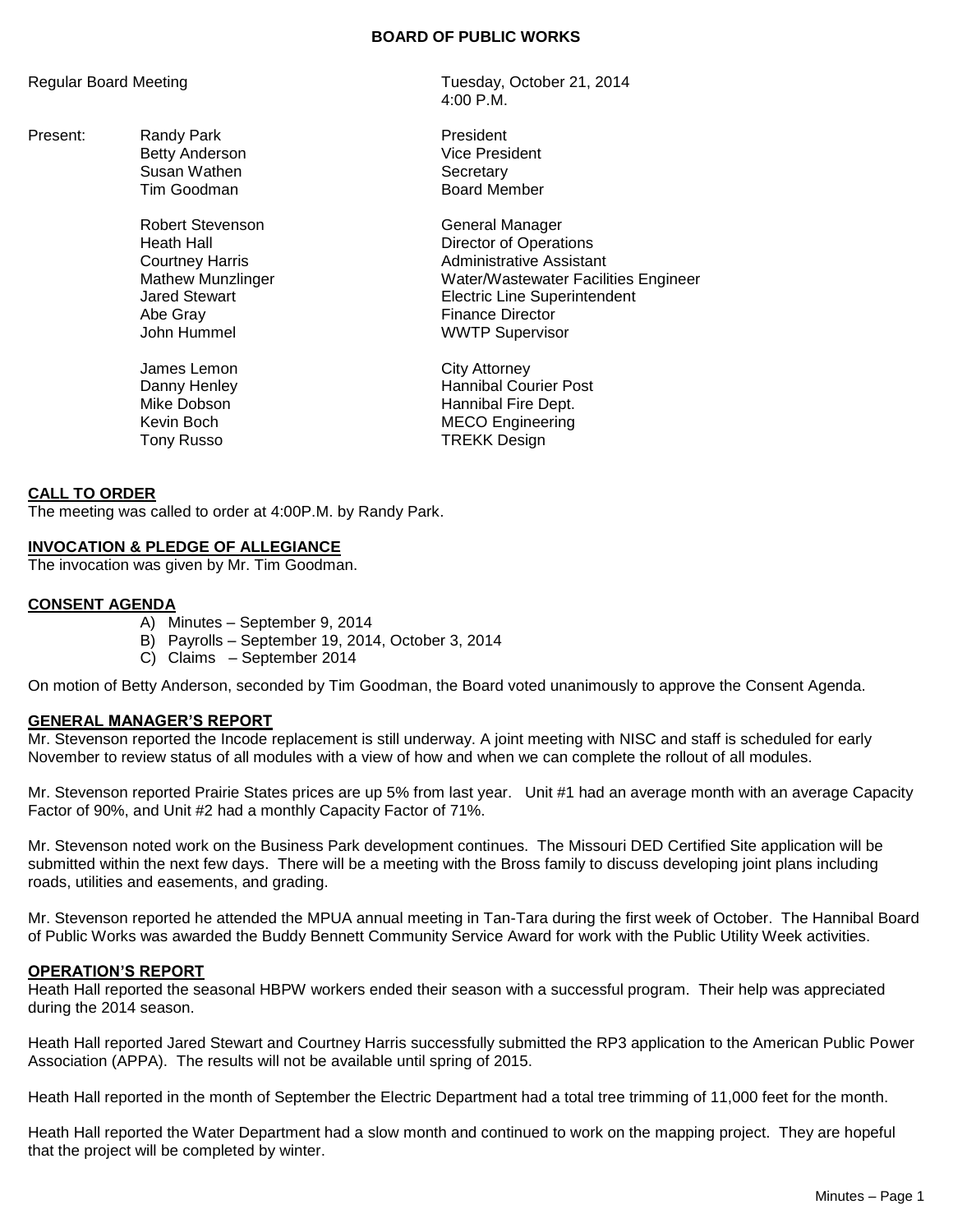Heath Hall reported the Sewer Department had two SSO's (Sanitary Sewer Overflow's), and was extremely busy due to the rainfall.

Heath Hall reported during construction at the WasteWater Treatment Plant, rain water leaked into the controls for one of the influent pumps. During the event, all four influent pumps were out of service for a temporary amount of time. Repairs were made quickly to begin pumping water as soon as possible. The HBPW is working with the engineer and contractor to prevent future events during the construction.

# **FINANCIAL REPORT**

Abe Gray reported information on the balance sheets and statements regarding July, August, and September 2014. The Finance Department is continuing to work with NISC to streamline processes.

# **PROJECTS REPORT**

Mathew Munzlinger presented the Board with an updated progress report of ongoing projects. This includes projects from the Water System and Water Treatment Plant, as well as the Sewer System and Wastewater Treatment Plant. Mr. Munzlinger noted the progress of these projects and studies is acceptable and will continue as weather permits.

On motion of Betty Anderson, seconded by Tim Goodman, the Board voted unanimously to approve the Regular Reports.

# **NEW BUSINESS**

#### *Hannibal Lakeside Technology Park*

Mr. Stevenson reported the official name for the Business Park is Hannibal Lakeside Technology Park. Mr. Stevenson presented the Declaration of Covenants, and discussed information for review regarding the document to be presented to the City Council for approval.

On motion of Tim Goodman, seconded by Betty Anderson, the Board voted unanimously to approve the Declaration Of Covenants, Conditions, Easements & Restrictions for Hannibal Lakeside Technology Park to present to the Hannibal City Council.

#### *Contract for Services – TREKK Design Group*

Heath Hall presented two contracts from TREKK Design Group to perform work on the Downtown Sanitary Sewer Overflow project. The first contract presented was the main agreement with the key details listed with the scope, while the other contract was for any on call services that may be needed from TREKK. Mr. Hall recommended the Board approve the agreement with TREKK Design Group not-to-exceed \$397,993.75.

On motion of Betty Anderson, seconded by Tim Goodman, the Board voted unanimously to approve the contract for TREKK Design Group as presented.

## *Norfolk Railroad Crossing Agreement*

Matthew Munzlinger reported as part of the requirements for the Water System Improvements Project the HBPW had to obtain permission and a permit from the railroad. A permit was submitted in the application notifying the railroad of the planned crossing. They agreed to the plan and provided an agreement to be signed. As part of this agreement, the HBPW is required to pay a \$1,000 insurance fee and a onetime license fee of \$18,100. Mr. Munzlinger requested that the Board approve to execute the agreement with the railroad and submit the required fees.

On motion of Tim Goodman, seconded by Betty Anderson, the Board voted unanimously to approve the Norfolk Southern Railroad Agreement as presented.

## *Horner & Shifrin Mussel Study*

Matthew Munzlinger reported as part of the requirements for the Water System Improvements Project, the HBPW is required to obtain environmental clearances. In order to obtain the needed clearances for the residual discharge line to the river from both the Missouri Department of Conservation and US Fish and Wildlife, a mussel survey needed to be conducted in the river at the project area. Ecological Specialists, Inc. was hired through Horner & Shifrin to complete the mussel survey. This additional cost was not included in the original contract. Mr. Munzlinger recommended that the Board approve to increase the original contract fee by \$12,367.00 for the completion of the mussel survey.

On motion of Betty Anderson, seconded by Tim Goodman, the Board voted unanimously to approve the Horner and Shifrin Mussel Study as presented.